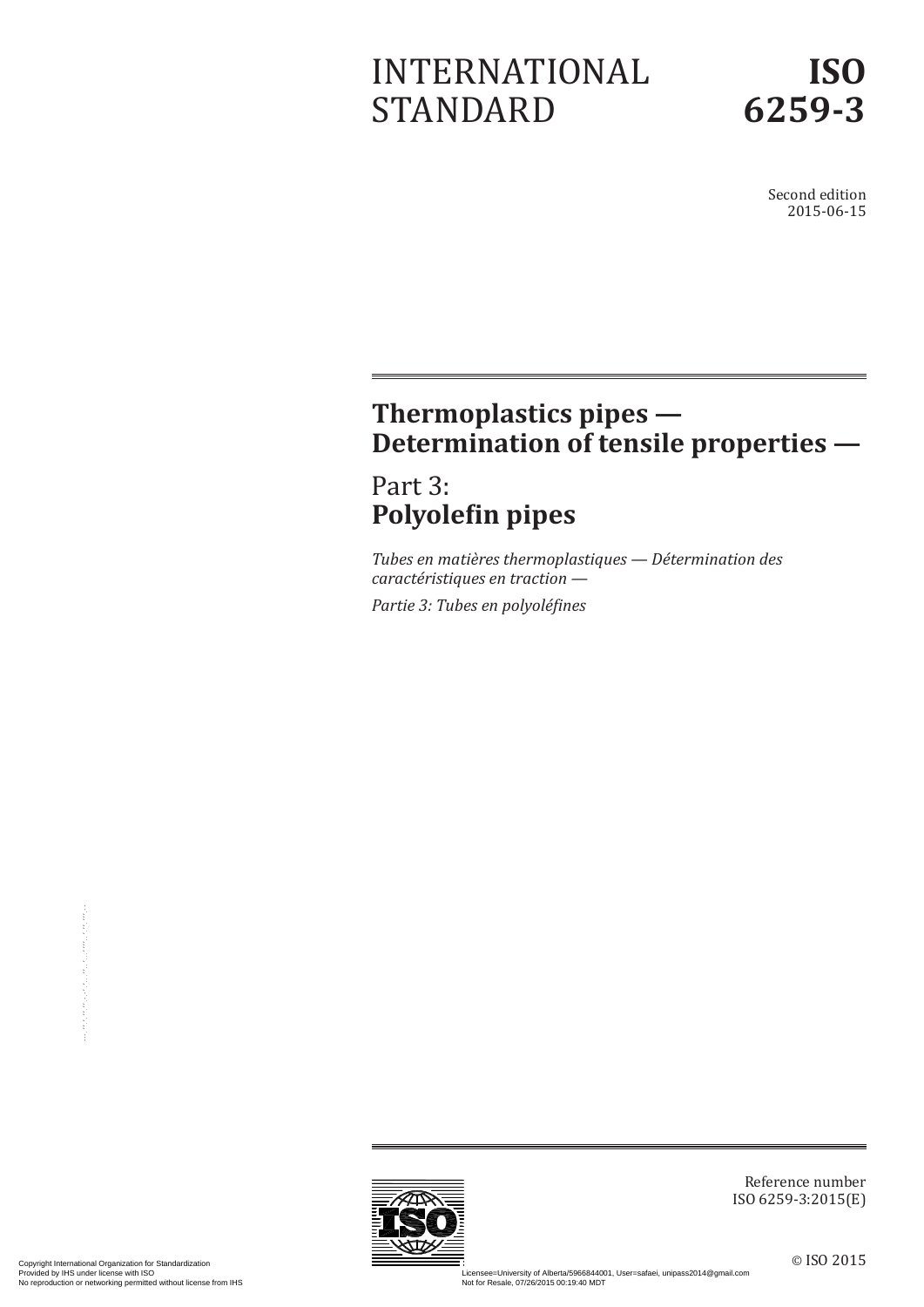

#### **COPYRIGHT PROTECTED DOCUMENT**

© ISO 2015

All rights reserved. Unless otherwise specified, no part of this publication may be reproduced or utilized otherwise in any form or by any means, electronic or mechanical, including photocopying, or posting on the internet or an intranet, without prior written permission. Permission can be requested from either ISO at the address below or ISO's member body in the country of the requester.  $\begin{minipage}{0.99\textwidth} \begin{minipage}{0.99\textwidth} \begin{tabular}{|c|c|} \hline \textbf{X} & \textbf{OPTW1G} & \textbf{PROTURE} & \textbf{D} & \textbf{D} & \textbf{C} & \textbf{M} & \textbf{M} & \textbf{M} & \textbf{M} & \textbf{M} & \textbf{M} & \textbf{M} & \textbf{M} & \textbf{M} & \textbf{M} & \textbf{M} & \textbf{M} & \textbf{M} & \textbf{M} & \textbf{M} & \textbf{M} & \textbf{M} & \textbf{M} &$ 

ISO copyright office Case postale 56 • CH-1211 Geneva 20 Tel. + 41 22 749 01 11 Fax + 41 22 749 09 47 E-mail copyright@iso.org Web www.iso.org

Published in Switzerland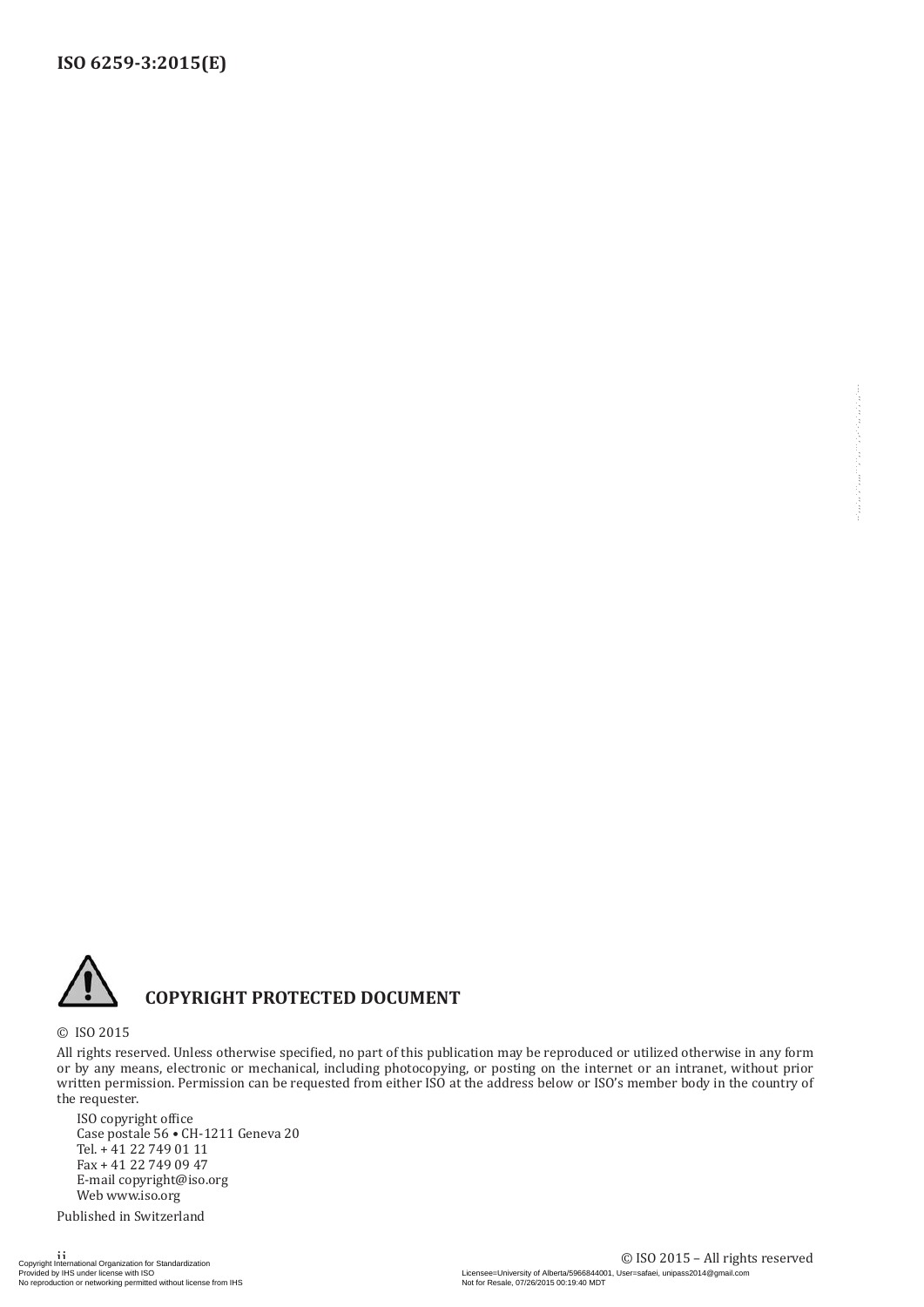Page

## **Contents**

| 1         |                   |                                                                                                                                                                                                                                      |  |
|-----------|-------------------|--------------------------------------------------------------------------------------------------------------------------------------------------------------------------------------------------------------------------------------|--|
| 2         |                   |                                                                                                                                                                                                                                      |  |
| 3         |                   |                                                                                                                                                                                                                                      |  |
| 4         |                   | <u>Principle and the set of the set of the set of the set of the set of the set of the set of the set of the set of the set of the set of the set of the set of the set of the set of the set of the set of the set of the set o</u> |  |
| 5         |                   | $\bf{Apparatus.}$ $\bf{1}$                                                                                                                                                                                                           |  |
| 6         | 6.1               | 6.1.1<br>6.1.2                                                                                                                                                                                                                       |  |
|           | 6.2<br>6.3<br>6.4 |                                                                                                                                                                                                                                      |  |
| 7         |                   |                                                                                                                                                                                                                                      |  |
| 8         |                   | Test speed <b>with a set of the contract of the contract of the contract of the contract of the contract of the contract of the contract of the contract of the contract of the contract of the contract of the contract of the </b> |  |
| 9         |                   |                                                                                                                                                                                                                                      |  |
| <b>10</b> |                   |                                                                                                                                                                                                                                      |  |
| <b>11</b> |                   |                                                                                                                                                                                                                                      |  |
|           |                   |                                                                                                                                                                                                                                      |  |
|           |                   | Annex B (informative) Cross-linked polyethylene pipes - Basic specification <b>Manufation</b> 7                                                                                                                                      |  |
|           |                   |                                                                                                                                                                                                                                      |  |
|           |                   | Annex D (informative) Polybutene pipes - Basic specification <b>Manual Annex D</b> (informative) 9                                                                                                                                   |  |
|           |                   |                                                                                                                                                                                                                                      |  |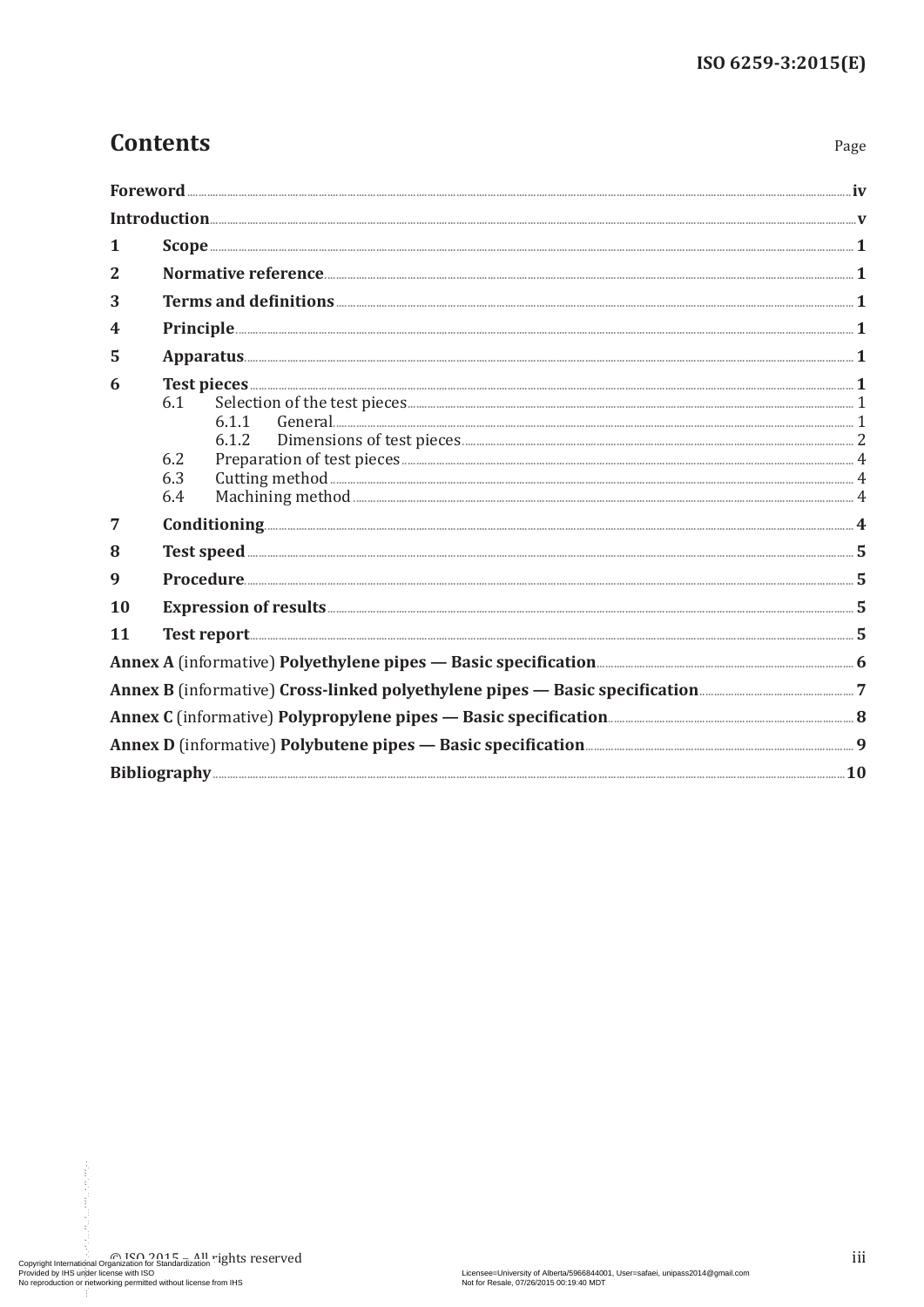### <span id="page-3-0"></span>**Foreword**

ISO (the International Organization for Standardization) is a worldwide federation of national standards bodies (ISO member bodies). The work of preparing International Standards is normally carried out through ISO technical committees. Each member body interested in a subject for which a technical committee has been established has the right to be represented on that committee. International organizations, governmental and non-governmental, in liaison with ISO, also take part in the work. ISO collaborates closely with the International Electrotechnical Commission (IEC) on all matters of electrotechnical standardization.

The procedures used to develop this document and those intended for its further maintenance are described in the ISO/IEC Directives, Part 1. In particular the different approval criteria needed for the different types of ISO documents should be noted. This document was drafted in accordance with the editorial rules of the ISO/IEC Directives, Part 2 (see [www.iso.org/directives\)](http://www.iso.org/directives).

Attention is drawn to the possibility that some of the elements of this document may be the subject of patent rights. ISO shall not be held responsible for identifying any or all such patent rights. Details of any patent rights identified during the development of the document will be in the Introduction and/or on the ISO list of patent declarations received (see [www.iso.org/patents](http://www.iso.org/patents)).

Any trade name used in this document is information given for the convenience of users and does not constitute an endorsement.

For an explanation on the meaning of ISO specific terms and expressions related to conformity assessment, as well as information about ISO's adherence to the WTO principles in the Technical Barriers to Trade (TBT), see the following URL: [Foreword — Supplementary information](http://www.iso.org/iso/home/standards_development/resources-for-technical-work/foreword.htm).

The committee responsible for this document is ISO/TC 138, *Plastics pipes, fittings and valves for the transport of fluids*, Subcommittee SC 5, *General properties of pipes, fittings and valves of plastic materials and their accessories — Test methods and basic specifications*.

This second edition cancels and replaces the first edition (ISO 6259-3:1997) which has been technically revised.

ISO 6259 consists of the following parts, under the general title *Thermoplastics pipes — Determination of tensile properties*:

- *Part 1: General test method*
- *Part 2: Pipes made of unplasticized poly(vinyl chloride)(PVC-U), chlorinated poly(vinyl chloride)(PVC-C) and high-impact poly(vinyl chloride) (PVC-HI)* No reproduction or networking the second delta in contrast and replaces the first edition (ISO 6259-3:1997<br>
revised.<br>
1SO 6259 consists of the following parts, under the general title *Thermople*<br>
of tensile properties:<br>
	- *Part 3: Polyolefin pipes*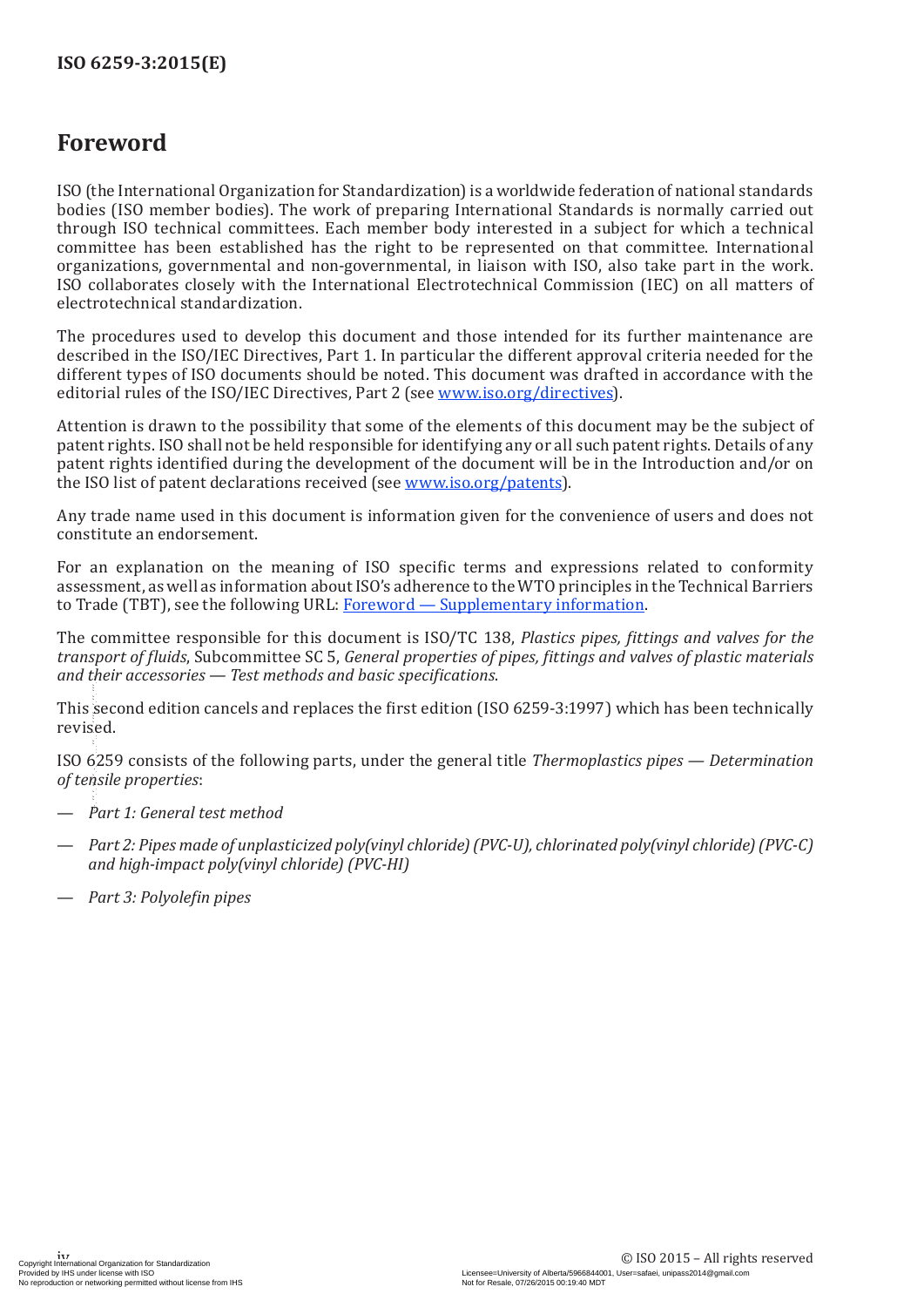### <span id="page-4-0"></span>**Introduction**

This part of ISO 6259 specifies a method for determining the tensile properties of polyolefin pipes.

It can provide data for further testing for the purpose of research and development.

It cannot be regarded as significant for applications in which the conditions of application of the force differ considerably with those in this test method, such applications requiring the appropriate impact, creep and fatigue tests.

The tests of tensile properties are intended to be principally regarded as tests of material in the form of pipe. The results can be useful as a material process control test, but are not a quantitative assessment of long term pipe performance.

ISO 6259 has been drawn up on the basis of ISO 527.

For ease of use, it has been thought preferable to draw up a complete document that can be used for determining the tensile properties of thermoplastics pipes. For greater detail, reference can be made to ISO 527.

However, let it be noted that ISO 527 is applicable to materials in sheet form, whereas ISO 6259 is applicable to materials in pipe form.

As it was considered essential to test the pipes as supplied, i.e. without reduction in thickness, difficulties are those in the choice of test piece.

ISO 527 specifies test pieces a few millimetres thick, whereas the thickness of a pipe can be in excess of 50 mm. This is why certain changes have been made on this point.

For thin-walled pipes, the test piece can be obtained by die cutting, while for thick pipes, it can be obtained only by machining.

At present, ISO 6259 comprises three parts. The first part gives the general conditions under which the tensile properties of thermoplastics pipes are to be determined. The other two parts provide, respectively, particular information on the execution of tests on pipe made from different materials (see the Foreword). No 527 specifies test pieces a few millimetres thick, whereas the thickness of a pipe can be in excess of .<br>
50 mm. This is why certain changes have been made on this point.<br>
For thin-walled pipes, the test picee can be ob

The basic specifications for the various materials are given in informative annexes in the relevant parts.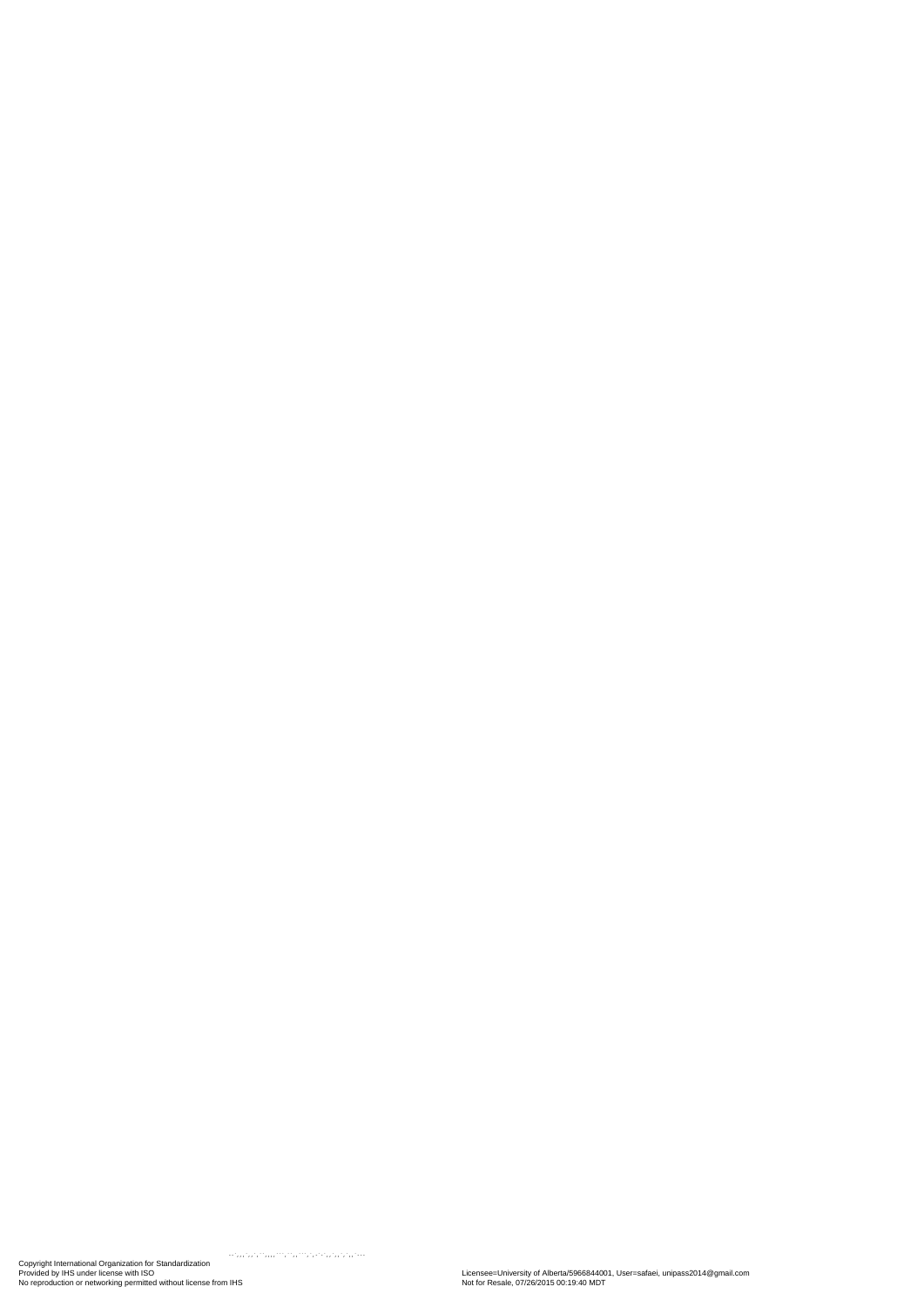# <span id="page-6-0"></span>**Thermoplastics pipes — Determination of tensile properties —**

# Part 3: **Polyolefin pipes**

#### **1 Scope**

This part of ISO6259 specifies a method of determining the tensile properties of polyolefin (polyethylene, cross-linked polyethylene, polypropylene, and polybutene) pipes, and the following properties:

- the stress at yield;
- the elongation at break.

This part of ISO 6259 also gives the corresponding basic specifications in [Annexes](#page-11-1) A to [D](#page-14-1) for information purposes only.

#### <span id="page-6-1"></span>**2 Normative reference**

The following documents, in whole or in part, are normatively referenced in this document and are indispensable for its application. For dated references, only the edition cited applies. For undated references, the latest edition of the referenced document (including any amendments) applies.

ISO 527-1:2012, *Plastics — Determination of tensile properties — Part 1: General principles*

ISO6259-1:2015, *Thermoplastics pipes—Determination oftensile properties—Part 1: Generaltestmethod*

#### **3 Terms and definitions**

For the purposes of this document, the terms and definitions given in ISO 6259-1 apply.

#### **4 Principle**

See ISO 6259-1:2015, Clause 4, applicable to thermoplastics materials covered by this part of ISO 6259.

#### **5 Apparatus**

See ISO 6259-1:2015, Clause 5, applicable to thermoplastics materials covered by this part of ISO 6259.

#### **6 Test pieces**

#### **6.1 Selection of the test pieces**

#### **6.1.1 General**

The test pieces shall be obtained by die cutting or machining.

NOTE 1 When the thickness of the pipe is less than or equal to 12 mm, the test pieces are to be die cut preferably. When the thickness of the pipes is greater than 12 mm the test pieces are to be machined preferably. **6.1 Selection of the test pieces**<br> **6.1.1 General**<br>
The test pieces shall be obtained by die cutting or machining.<br>
NOTE 1 When the thickness of the pipe is less than or equal to 12 mm, the test pieces are to be die cut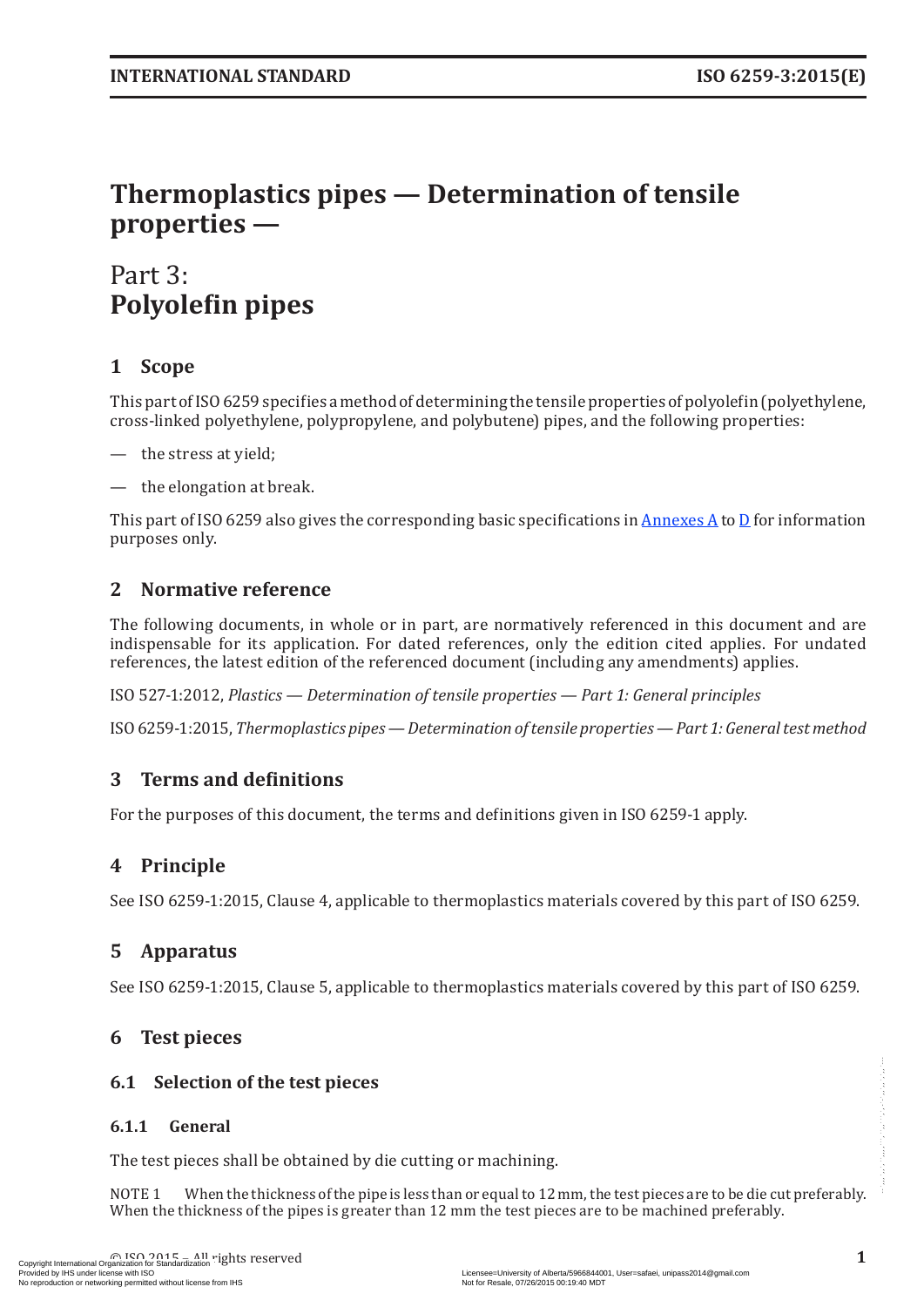#### <span id="page-7-0"></span>**ISO 6259-3:2015(E)**

NOTE 2 Care ought to be taken when using die cutting to avoid damaging the test specimen or producing non parallel sides.

#### <span id="page-7-3"></span>**6.1.2 Dimensions of test pieces**

Test pieces shall be either of Type 1, the shape and dimensions of which are given in [Figure](#page-7-1) 1 and [Table](#page-7-2) 1, Type 2, the shape and dimensions of which are given in [Figure](#page-8-0) 2 and [Table](#page-8-1) 2, or Type 3, the shape and dimensions of which are given in [Figure](#page-8-2) 3 and [Table](#page-9-1) 3. The choice of test piece is dependent on the wall thickness of the pipe from which it is taken (see 6.2).

NOTE 1 The Type 1 test piece is identical to the Type 1B specified in ISO 527-2 [\[1](#page-15-1)]. The Type 2 test piece is identical to the Type 2 specified in ISO 6259-2 [[2\]](#page-15-2). The Type 3 test piece is identical to the Type B test piece in ISO 13953 [[3\]](#page-15-3).

NOTE 2 In order to avoid slippage in the grips, it is recommended that the width of the ends of the test piece (*B*) be increased in proportion to the thickness (*e*n) in accordance with Formula (1):

$$
B = e_{n} + 15 \text{ (mm)} \tag{1}
$$



<span id="page-7-2"></span><span id="page-7-1"></span>**Figure 1 — Type 1 test piece**

| <b>Symbol</b>                                                         | <b>Description</b>                       | <b>Dimensions</b><br>mm |  |  |
|-----------------------------------------------------------------------|------------------------------------------|-------------------------|--|--|
| A                                                                     | Overall length (min.)                    | 150                     |  |  |
| B                                                                     | Width of endsa                           | $20 \pm 1$              |  |  |
| C                                                                     | Length of narrow, parallel-sided portion | $60 \pm 1$              |  |  |
| D                                                                     | Width of narrow, parallel-sided portion  | $10 \pm 0.2$            |  |  |
| E                                                                     | Radius                                   | $60 \pm 1$              |  |  |
| F                                                                     | Gauge length                             | $50 \pm 1$              |  |  |
| G                                                                     | Initial distance between grips           | $115 \pm 5$             |  |  |
| H                                                                     | Thickness                                | that of the pipe        |  |  |
| This dimension can be larger in accordance with Note 2 of 6.1.2.<br>a |                                          |                         |  |  |

#### **Table 1 — Dimensions of Type 1 test pieces**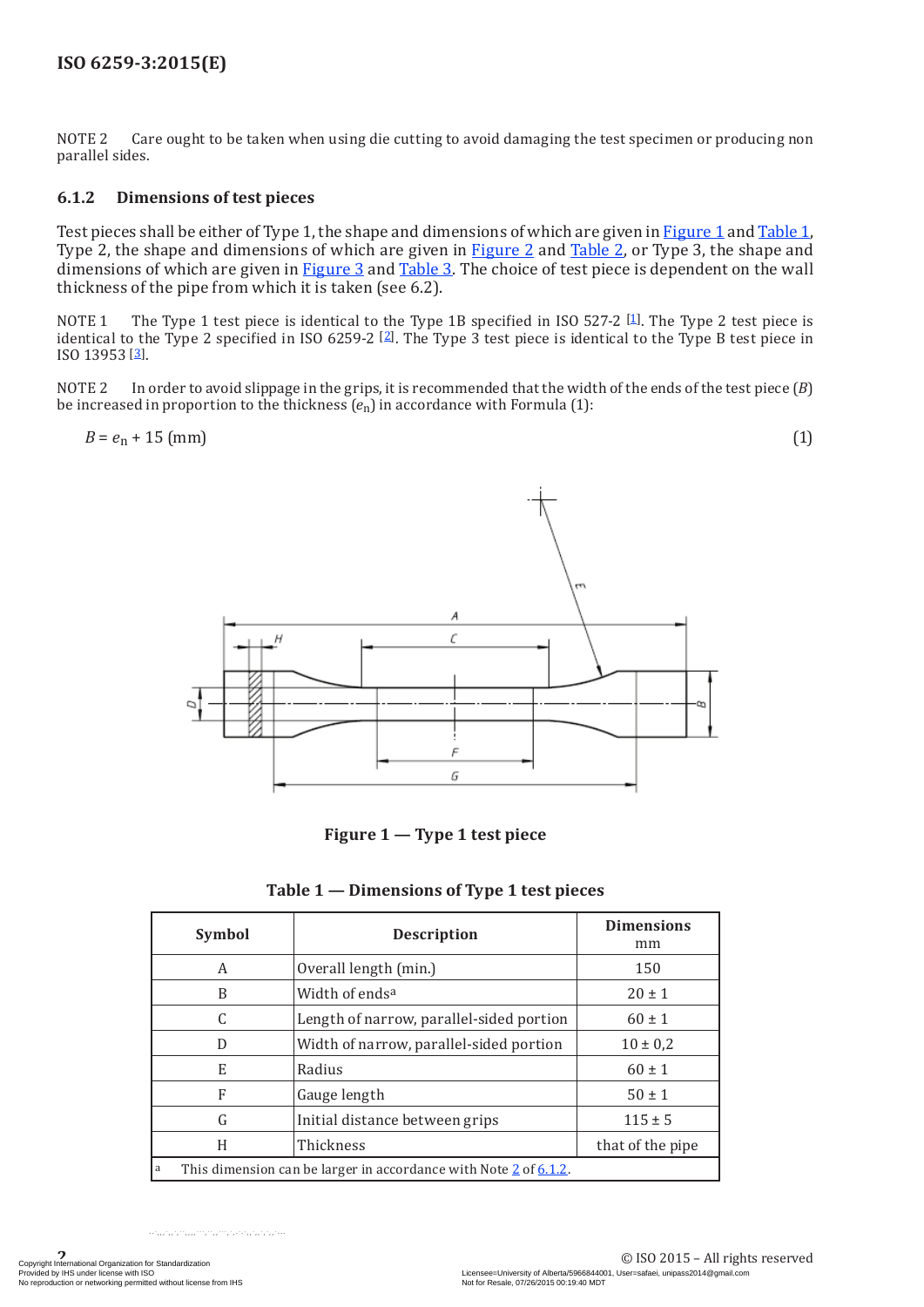

<span id="page-8-1"></span><span id="page-8-0"></span>**Figure 2 — Type 2 test piece**

| Symbol | <b>Description</b>                          | <b>Dimensions</b><br>mm |
|--------|---------------------------------------------|-------------------------|
| A      | Overall length (min.)                       | 115                     |
| B      | Width of ends                               | $25 \pm 1$              |
| C      | Length of narrow, parallel-sided<br>portion | $33 \pm 2$              |
| D      | Width of narrow, parallel-sided<br>portion  | $6 + 0,4$<br>$\Omega$   |
| E      | Small radius                                | $14 \pm 1$              |
| F      | Large radius                                | $25 \pm 2$              |
| G      | Gauge length                                | $25 \pm 1$              |
| H      | Initial distance between grips              | $80 \pm 5$              |
|        | Thickness                                   | that of the pipe        |



<span id="page-8-2"></span>**Figure 3 — Type 3 test piece**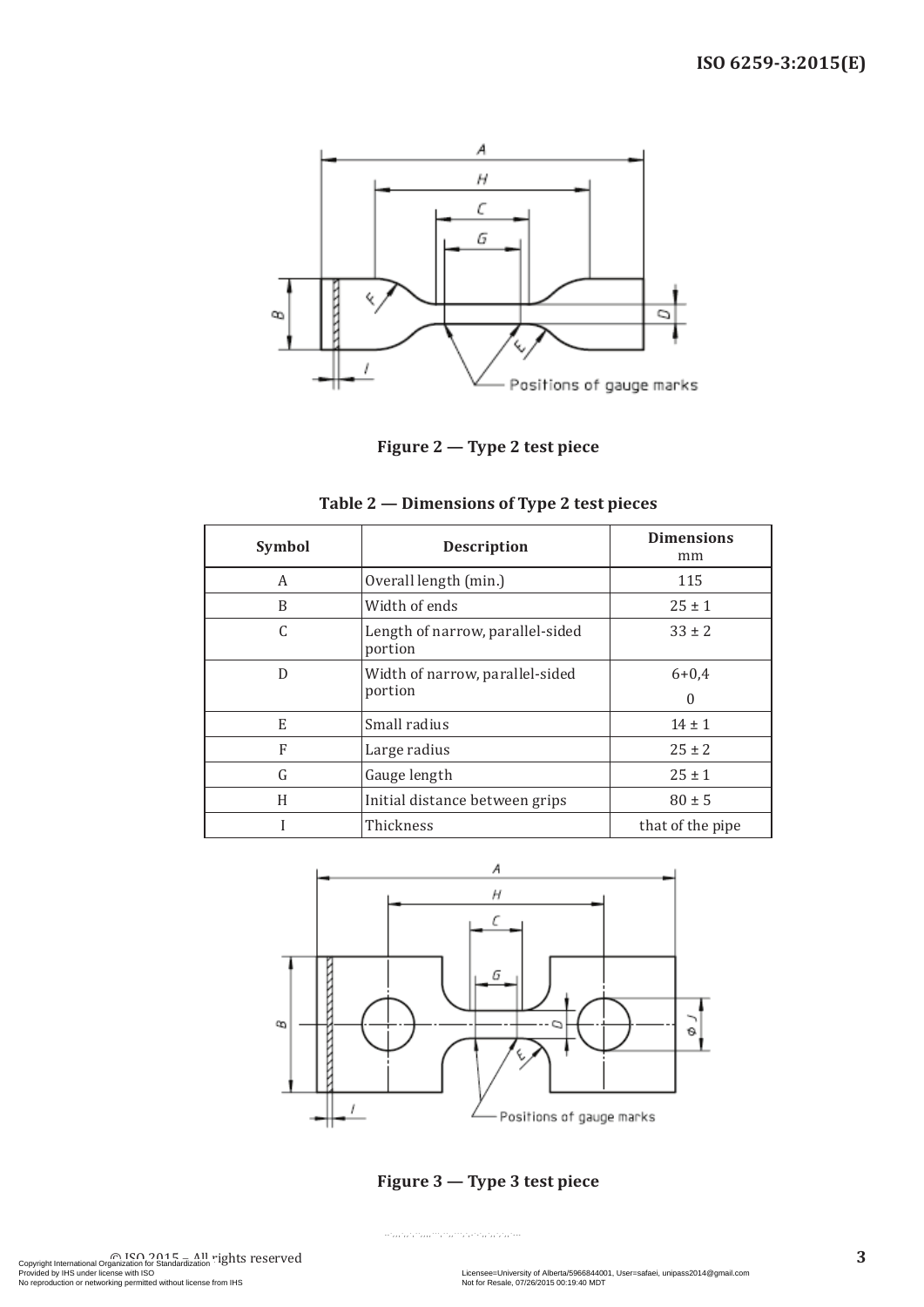<span id="page-9-0"></span>

| Symbol | <b>Description</b>                                  | <b>Dimensions</b><br>mm |
|--------|-----------------------------------------------------|-------------------------|
| A      | Overall length (min.)                               | 250                     |
| B      | Width of ends                                       | $100 \pm 3$             |
| C      | Length of narrow, parallel-sided<br>portion         | $25 \pm 1$              |
| D      | Width of narrow, parallel-sided<br>portion          | $25 \pm 1$              |
| E      | Radius                                              | $25 \pm 1$              |
| G      | Gauge length                                        | $20 \pm 1$              |
| H      | Initial distance between centres<br>of loading pins | $165 \pm 5$             |
|        | Thickness                                           | that of the pipea       |
|        | Diameter of hole                                    | $30 \pm 5$              |

<span id="page-9-1"></span>

The thickness of specimens taken from pipe of >50 mm thickness can be reduced by machining so that the reduced thickness of the parallel gauge portion of the specimen shall be at least twice the width, .i.e. ≥50 mm. It is recommended to machine from both sides of the test specimens of >50 mm wall thickness so that the test piece originates from the centre of the pipe wall.

#### **6.2 Preparation of test pieces**

The test pieces shall be taken from the centre of strips cut from the length of pipe in accordance with ISO 6259-1:2015, 6.2.1. The type of test piece shall be selected according to the thickness of the pipe as shown in [Table](#page-9-2) 4.

| shown in Table 4. | ISO 6259-1:2015, 6.2.1. The type of test piece shall be selected according to the thickness of                                                                                                                                                                                                  | The test pieces shall be taken from the centre of strips cut from the length of pipe in acco |
|-------------------|-------------------------------------------------------------------------------------------------------------------------------------------------------------------------------------------------------------------------------------------------------------------------------------------------|----------------------------------------------------------------------------------------------|
|                   | Table 4 – Type of test piece to be used                                                                                                                                                                                                                                                         |                                                                                              |
|                   | Nominal wall thickness of pipe<br>$e_{\rm n}$<br>mm                                                                                                                                                                                                                                             | Type of test piece                                                                           |
|                   | $e_n \leq 5$                                                                                                                                                                                                                                                                                    | Type 2                                                                                       |
|                   | $5 < e_n \le 12$                                                                                                                                                                                                                                                                                | Type 1                                                                                       |
|                   | $12 < e_n \le 25$                                                                                                                                                                                                                                                                               | Type 1 or Type 3                                                                             |
|                   | $e_n > 25$                                                                                                                                                                                                                                                                                      | Type 3                                                                                       |
|                   | Use a cutting die with a profile corresponding to that of the Type 1 or Type 2 test piece, do<br>thickness of the pipe, see ISO 6259-1:2015, 5.6.<br>Cut out the test piece at ambient temperature, applying the die cutter to the inner surface<br>and exerting a continuous uniform pressure. |                                                                                              |
| 6.4               | <b>Machining method</b>                                                                                                                                                                                                                                                                         |                                                                                              |
|                   | See ISO 6259-1:2015, 6.2.2.3.                                                                                                                                                                                                                                                                   |                                                                                              |
|                   |                                                                                                                                                                                                                                                                                                 |                                                                                              |
| 7                 | Conditioning                                                                                                                                                                                                                                                                                    |                                                                                              |

<span id="page-9-2"></span>**Table 4 — Type of test piece to be used**

#### **6.3 Cutting method**

Use a cutting die with a profile corresponding to that of the Type 1 or Type 2 test piece, depending on thickness of the pipe, see ISO 6259-1:2015, 5.6.

Cut out the test piece at ambient temperature, applying the die cutter to the inner surface of the strip and exerting a continuous uniform pressure.

#### **6.4 Machining method**

#### **7 Conditioning**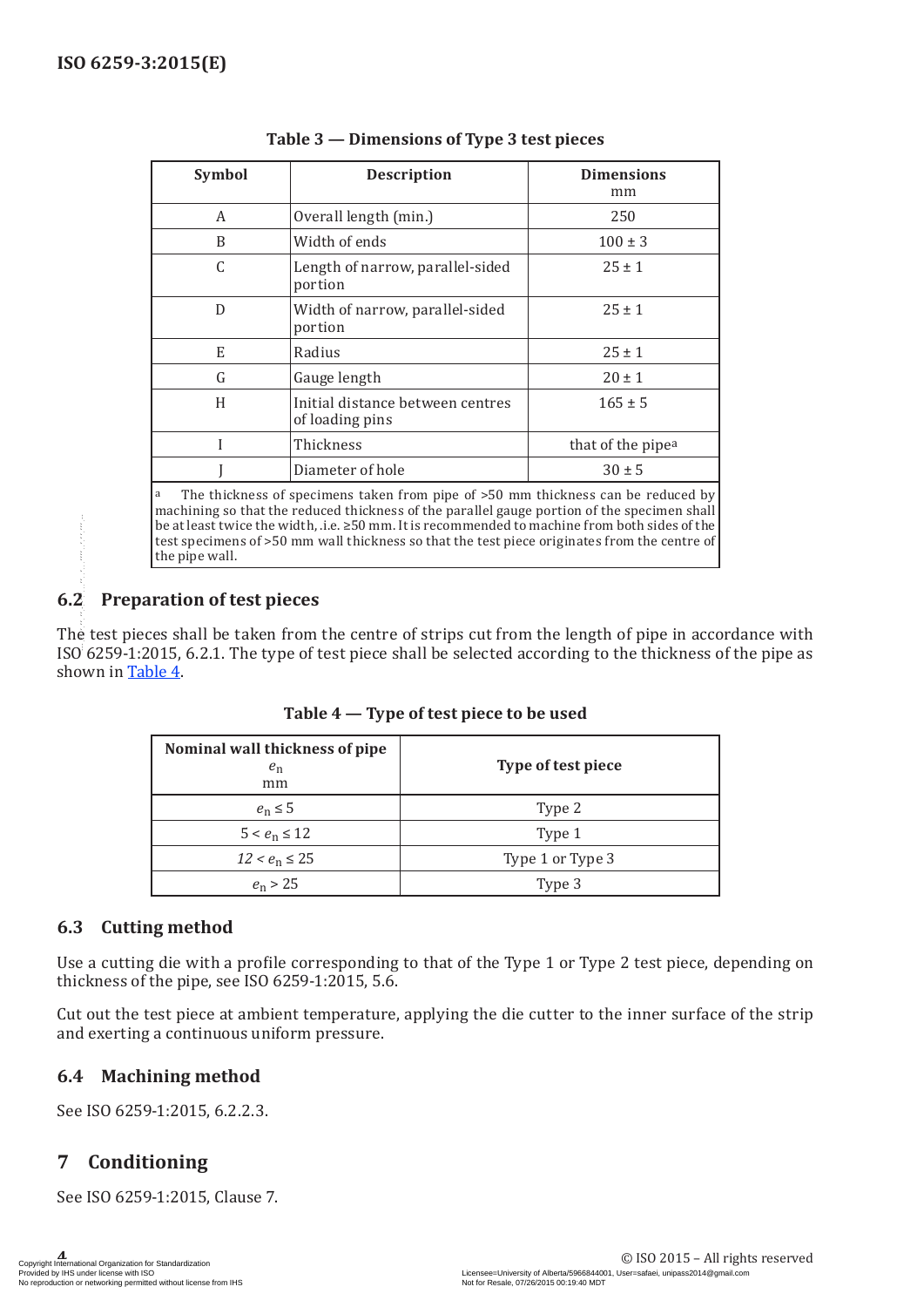#### <span id="page-10-0"></span>**8 Test speed**

The test speed, i.e. the speed of separation of the grips, shall depend on the thickness of the pipes, as specified in [Table](#page-10-1) 5. The tolerance on test speed is in accordance with ISO 527-1:2012, Table 1.

If other speeds are used, the correlation between these and the specified speed shall be shown. The speed specified shall be used in cases of dispute.

| <b>Nominal wall thickness</b><br>of pipe<br>$e_n$<br>mm | Type of test piece | <b>Test speed</b><br>mm/min |
|---------------------------------------------------------|--------------------|-----------------------------|
| $e_n \leq 5$                                            | Type 2             | 100                         |
| $5 < e_n \le 12$                                        | Type 1             | 50                          |
| $12 < e_n \leq 25$                                      | Type 1<br>Type 3   | 25<br>10                    |
| $e_n > 25$                                              | Type 3             | 10                          |

<span id="page-10-1"></span>**Table 5 — Test speeds**

#### **9 Procedure**

See ISO 6259-1:2015, Clause 9.

NOTE If there is a specified requirement for elongation of the test pieces, the test can be stopped when this requirement is exceeded.

#### **10 Expression of results**

See ISO 6259-1:2015, Clause 10.

#### **11 Test report**

See ISO 6259-1:2015, Clause 11.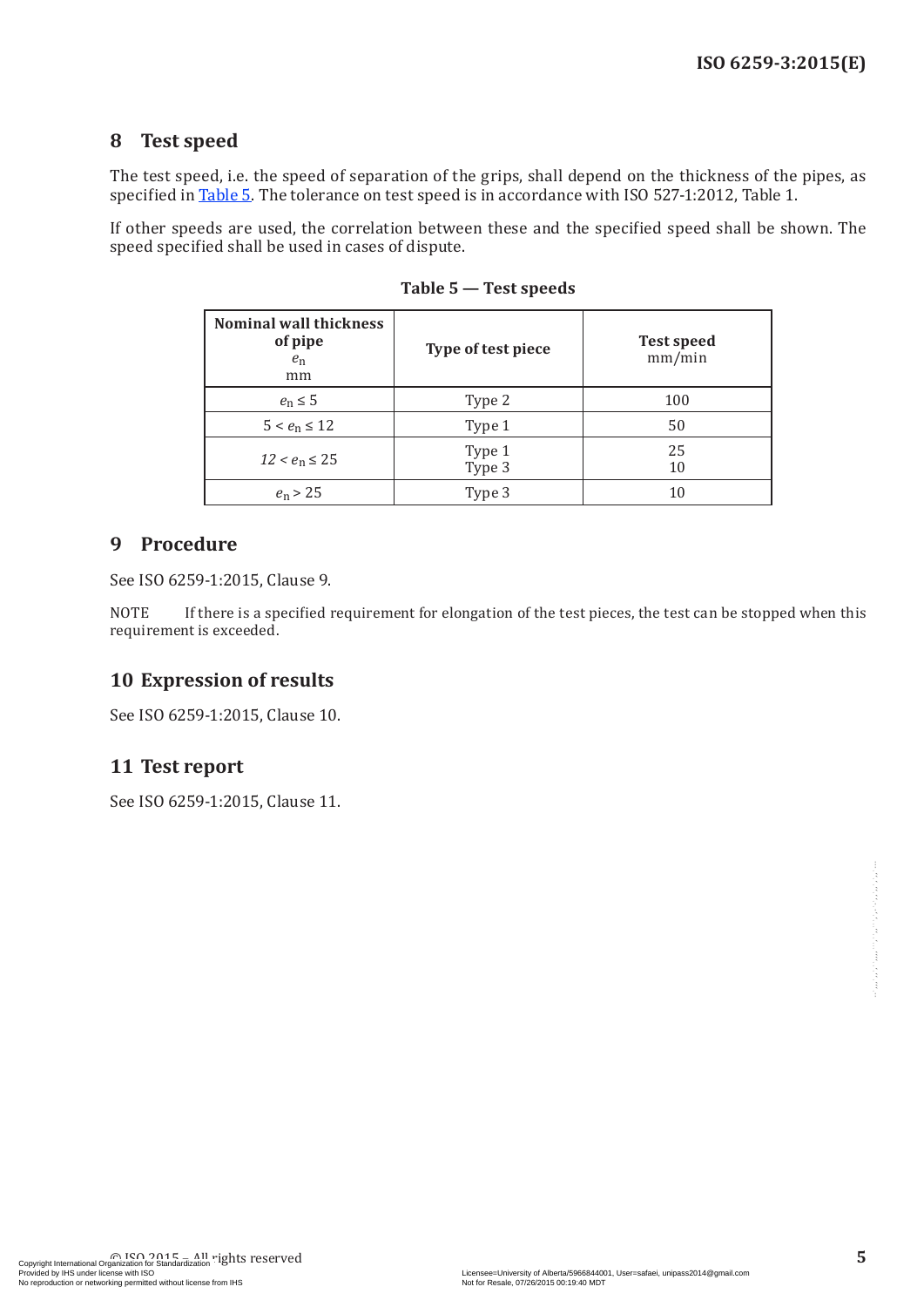### <span id="page-11-1"></span>**Annex A**

(informative)

## <span id="page-11-0"></span>**Polyethylene pipes — Basic specification**

It is recommended that the elongation at break of polyethylene pipes including PE-RT, measured under the test conditions given in ISO 6259-1, is as follows:

*eb* ≥ 350 %

NOTE No basic specification is given for the stress at yield.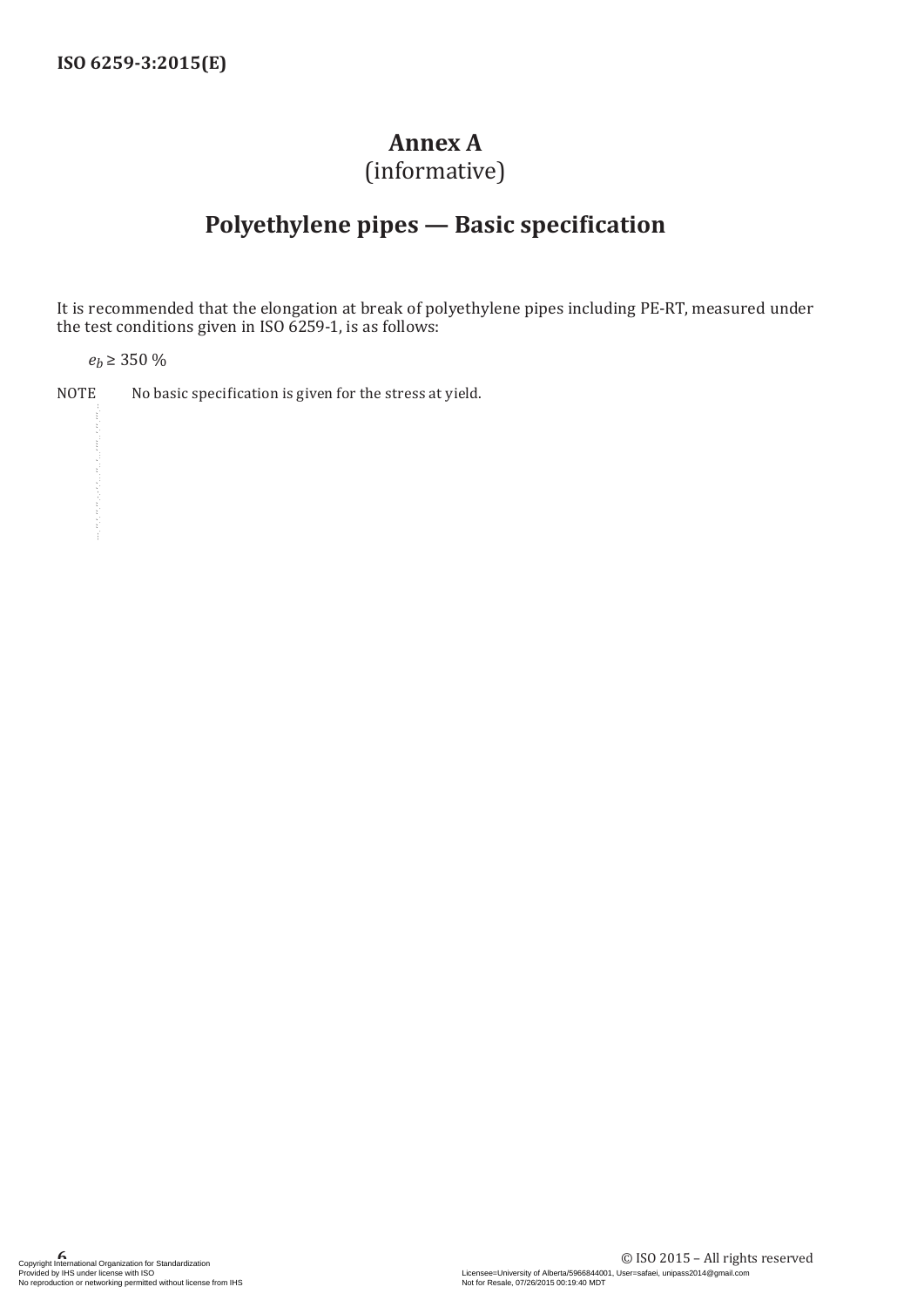# **Annex B**

# (informative)

## <span id="page-12-0"></span>**Cross-linked polyethylene pipes — Basic specification**

It is recommended that the elongation at break of cross-linked polyethylene pipes, measured under the test conditions given in ISO 6259-1, is as follows:

 $e_h \geq 350\%$ 

NOTE No basic specification is given for the stress at yield.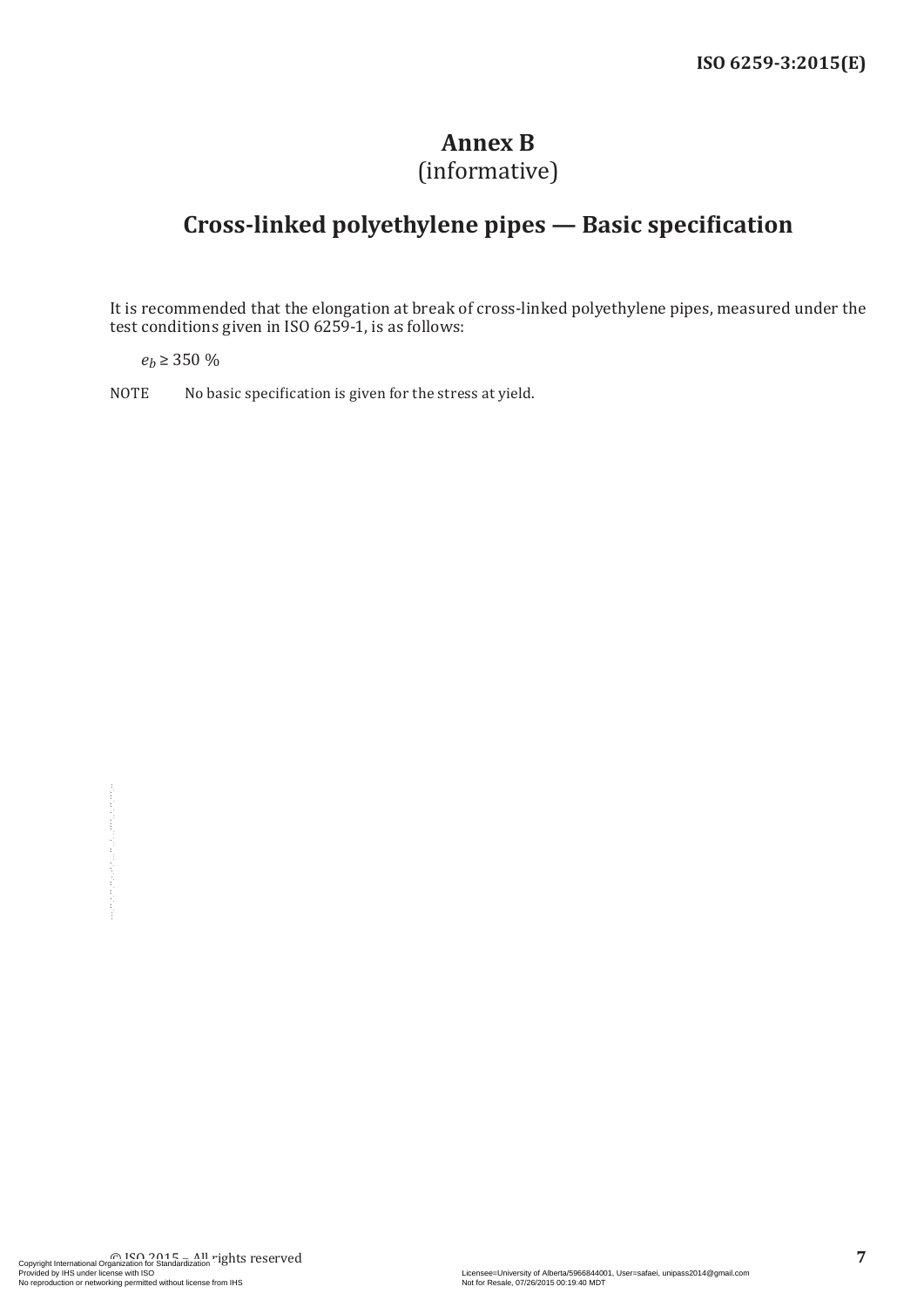# **Annex C**

## (informative)

## <span id="page-13-0"></span>**Polypropylene pipes — Basic specification**

It is recommended that the elongation at break of the following types of polypropylene pipe:

- homopolymer;
- block copolymer (heterophasic);
- random copolymer,

measured under the test conditions given in ISO 6259-1, is as follows:

 $e_h \ge 200\%$ 

- NOTE 1 For thicker wall pipes, lower values of elongation at break may apply.
- NOTE 2 No basic specification is given for the stress at yield.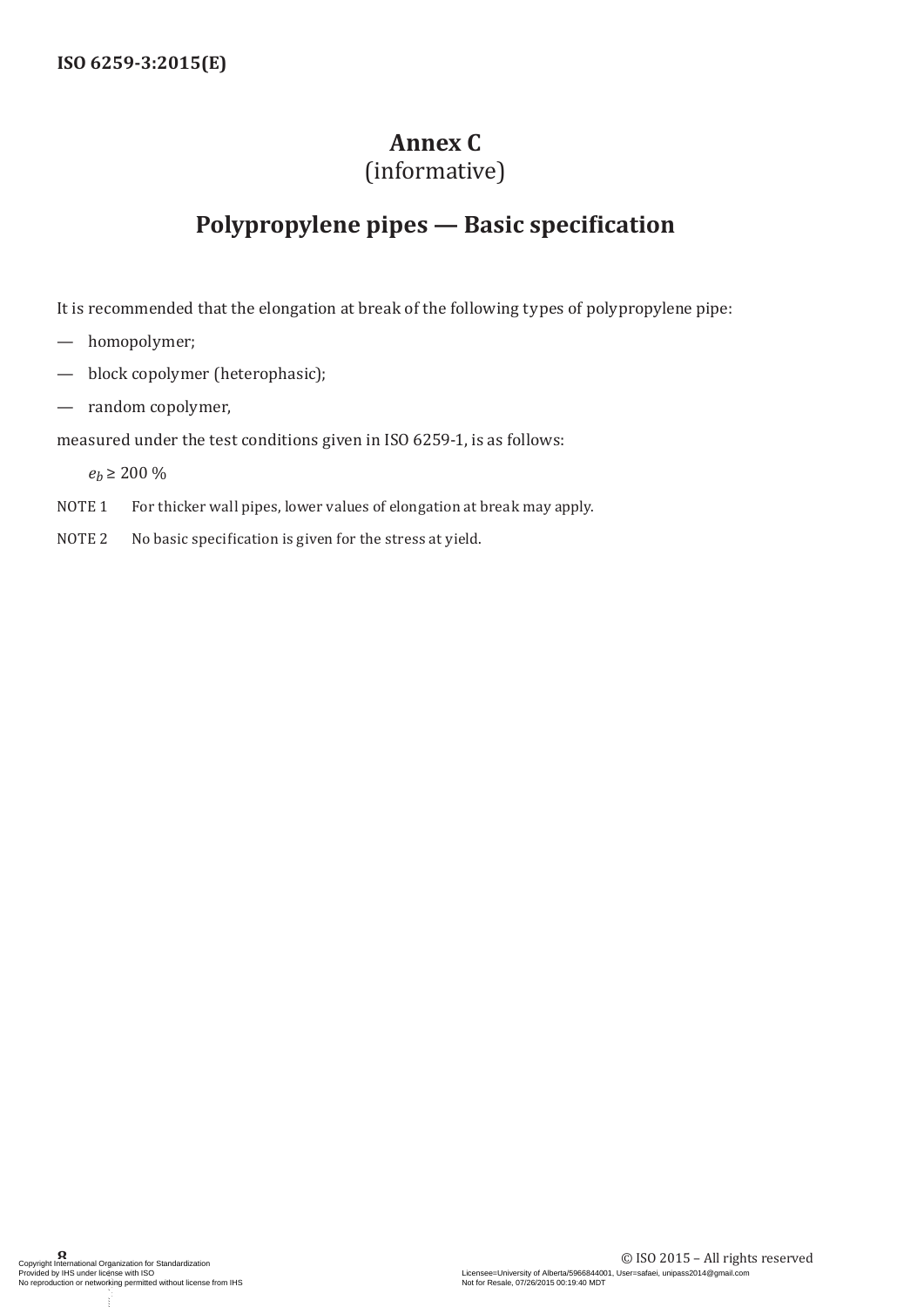# <span id="page-14-1"></span>**Annex D**

## (informative)

# **Polybutene pipes — Basic specification**

<span id="page-14-0"></span>It is recommended that the elongation at break of polybutene pipes of wall thickness ≤5 mm, measured under the test conditions given in ISO 6259-1, is as follows:

 $e_h \ge 125\%$ 

- NOTE 1 For thicker wall pipes lower values of elongation at break may apply.
- NOTE 2 No basic specification is given for the stress at yield.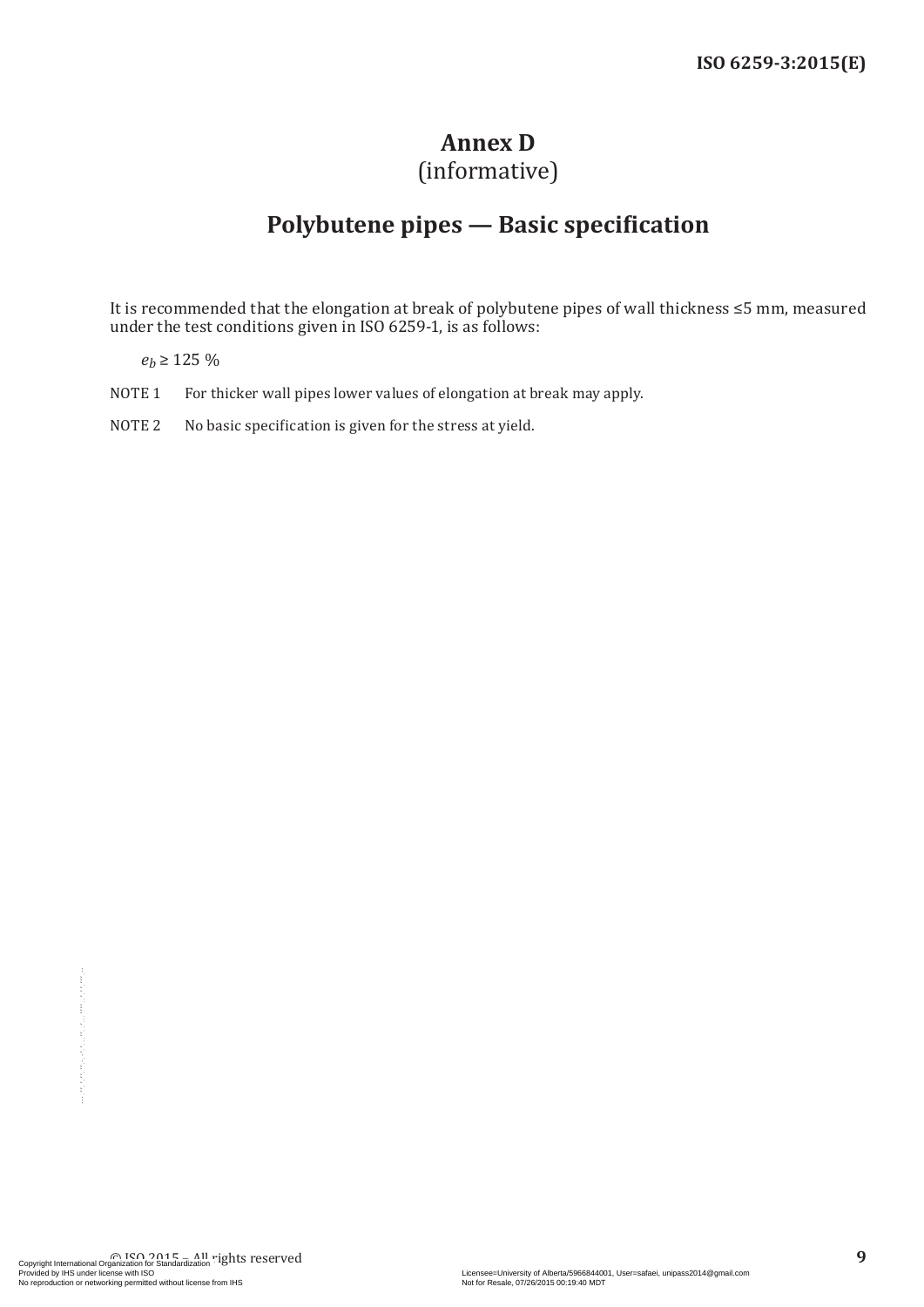## **Bibliography**

- <span id="page-15-1"></span><span id="page-15-0"></span>[1] ISO 527-2:2012, *Plastics — Determination of tensile properties — Part 2: Test conditions for moulding and extrusion plastics*
- <span id="page-15-2"></span>[2] ISO 6259-2:1997, *Thermoplastics pipes — Determination of tensile properties — Part 2: Pipes made of unplasticized poly(vinyl chloride) (PVC-U), chlorinated poly (vinyl chloride) (PVC-C) and highimpact poly (vinyl chloride) (PVC-HI)*
- <span id="page-15-3"></span>[3] ISO 13953:2001, *Polyethylene (PE) pipes and fittings — Determination of the tensile strength and failure mode of test pieces from a butt-fused joint*